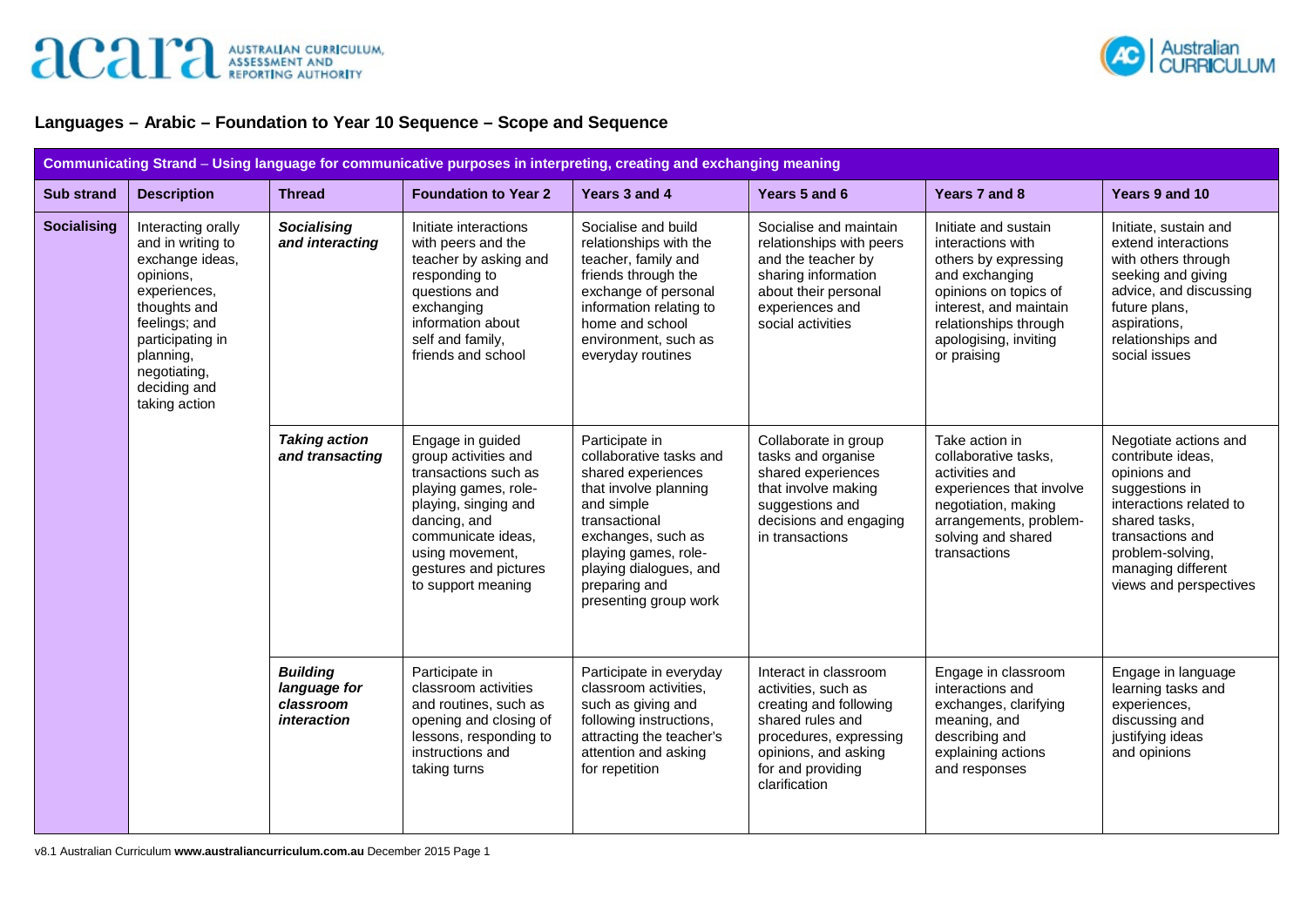



| Communicating Strand - Using language for communicative purposes in interpreting, creating and exchanging meaning |                                                                                                                                                                                                                                                                                                                                                                                                                                                                                                                                    |                                                   |                                                                                                                                                                                                                              |                                                                                                                                                                                                                                                                                                       |                                                                                                                                                                                                             |                                                                                                                                                                                       |                                                                                                                                                                                                                                    |  |
|-------------------------------------------------------------------------------------------------------------------|------------------------------------------------------------------------------------------------------------------------------------------------------------------------------------------------------------------------------------------------------------------------------------------------------------------------------------------------------------------------------------------------------------------------------------------------------------------------------------------------------------------------------------|---------------------------------------------------|------------------------------------------------------------------------------------------------------------------------------------------------------------------------------------------------------------------------------|-------------------------------------------------------------------------------------------------------------------------------------------------------------------------------------------------------------------------------------------------------------------------------------------------------|-------------------------------------------------------------------------------------------------------------------------------------------------------------------------------------------------------------|---------------------------------------------------------------------------------------------------------------------------------------------------------------------------------------|------------------------------------------------------------------------------------------------------------------------------------------------------------------------------------------------------------------------------------|--|
| <b>Sub strand</b>                                                                                                 | <b>Description</b>                                                                                                                                                                                                                                                                                                                                                                                                                                                                                                                 | <b>Thread</b>                                     | <b>Foundation to Year 2</b>                                                                                                                                                                                                  | Years 3 and 4                                                                                                                                                                                                                                                                                         | Years 5 and 6                                                                                                                                                                                               | Years 7 and 8                                                                                                                                                                         | Years 9 and 10                                                                                                                                                                                                                     |  |
| Informing                                                                                                         | Obtaining,<br>processing,<br>interpreting and<br>conveying<br>information<br>through a range of<br>oral, written and<br>multimodal texts;<br>and developing<br>and applying<br>knowledge                                                                                                                                                                                                                                                                                                                                           | <b>Obtaining</b><br>and using<br>information      | Locate and organise<br>information from<br>simple spoken, written<br>and visual texts to<br>identify details about<br>people and objects                                                                                     | Locate and classify<br>information relating to<br>familiar contexts,<br>routines and interests<br>from spoken, written<br>and visual texts                                                                                                                                                            | Listen to, view and read<br>a range of texts to<br>locate, classify and<br>organise information<br>relating to social and<br>cultural worlds                                                                | Locate, interpret and<br>compare information<br>and ideas from a variety<br>of texts relating to topics<br>of interest such as<br>leisure, entertainment<br>and special occasions     | Locate, analyse,<br>interpret and evaluate<br>information from online<br>and digital sources on<br>issues of interest to<br>young people, making<br>connections with own<br>experiences and<br>considering various<br>perspectives |  |
|                                                                                                                   |                                                                                                                                                                                                                                                                                                                                                                                                                                                                                                                                    | <b>Conveying and</b><br>presenting<br>information | Share information<br>obtained from different<br>sources, including<br>online and digital<br>sources, by listing,<br>tabulating or<br>sequencing information<br>and using illustrations<br>and gestures to<br>support meaning | Present information<br>relating to home,<br>school, neighbourhood<br>and leisure in a range<br>of spoken, written and<br>digital modes                                                                                                                                                                | Convey ideas and<br>information on topics<br>of interest and<br>aspects of culture in<br>different formats for<br>particular audiences                                                                      | Present information to<br>describe, compare and<br>report on ideas and<br>experiences in print,<br>digital and multimodal<br>formats selected to suit<br>audience and purpose         | Construct and present<br>texts in varied styles<br>and formats to convey<br>own and others'<br>perspectives on ideas<br>and information for<br>different contexts,<br>audiences and purposes                                       |  |
| <b>Creating</b>                                                                                                   | Listen to, view and<br>Engaging with<br><b>Participating</b><br>imaginative<br>in and<br>read to simple<br>imaginative texts,<br>experience by<br>responding to<br>participating in<br>imaginative<br>including digital and<br>multimodal texts, and<br>responding to<br>experience<br>and creating a<br>respond by making<br>range of texts,<br>simple statements<br>such as stories,<br>about favourite<br>songs, drama<br>elements and through<br>and music<br>action, mime, dance,<br>drawing and other<br>forms of expression |                                                   | Respond to imaginative<br>texts, such as<br>interactive stories and<br>performances,<br>identifying and<br>describing characters,<br>events, ideas and<br>favourite elements                                                 | Share responses to a<br>range of imaginative<br>texts, including<br>multimodal and digital<br>texts, such as<br>cartoons, folk tales,<br>fables and films, by<br>expressing opinions<br>on key ideas,<br>characters and<br>actions, and making<br>connections with<br>own experiences<br>and feelings | Compare ways in<br>which people, places<br>and experiences are<br>represented in<br>different imaginative<br>texts, analysing ideas,<br>themes and messages<br>and contrasting them<br>with own experiences | Explore a range of<br>imaginative texts,<br>analysing themes,<br>values and techniques,<br>and discussing how<br>aspects of language<br>and culture help create<br>particular effects |                                                                                                                                                                                                                                    |  |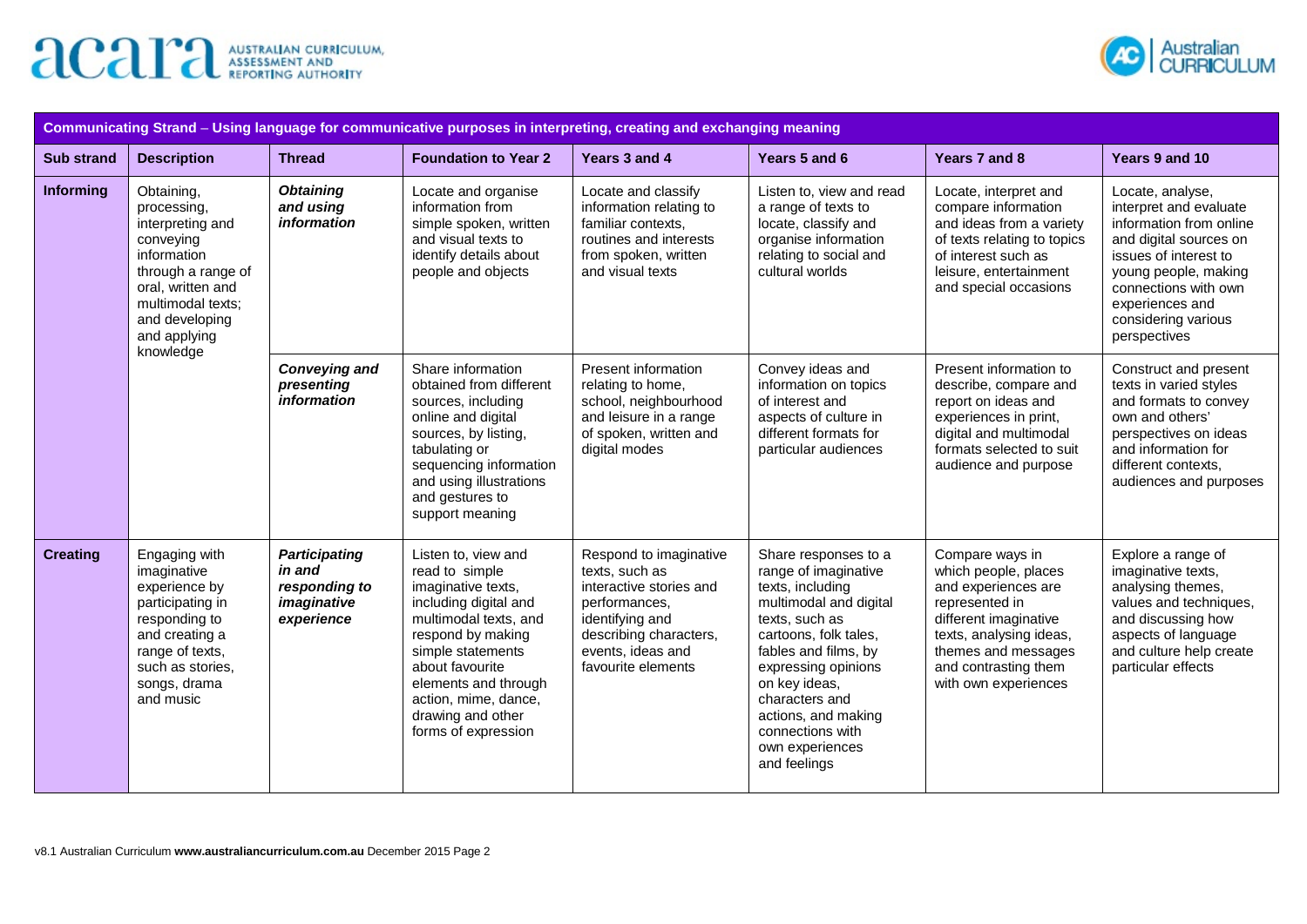



| Communicating Strand – Using language for communicative purposes in interpreting, creating and exchanging meaning |                                                                                                                                                           |                                                                |                                                                                                                                                                                                                      |                                                                                                                                                                                                     |                                                                                                                                                                                                                                |                                                                                                                                                                                                                                                                                                       |                                                                                                                                                                                                                                        |
|-------------------------------------------------------------------------------------------------------------------|-----------------------------------------------------------------------------------------------------------------------------------------------------------|----------------------------------------------------------------|----------------------------------------------------------------------------------------------------------------------------------------------------------------------------------------------------------------------|-----------------------------------------------------------------------------------------------------------------------------------------------------------------------------------------------------|--------------------------------------------------------------------------------------------------------------------------------------------------------------------------------------------------------------------------------|-------------------------------------------------------------------------------------------------------------------------------------------------------------------------------------------------------------------------------------------------------------------------------------------------------|----------------------------------------------------------------------------------------------------------------------------------------------------------------------------------------------------------------------------------------|
| <b>Sub strand</b>                                                                                                 | <b>Description</b>                                                                                                                                        | <b>Thread</b>                                                  | <b>Foundation to Year 2</b>                                                                                                                                                                                          | Years 3 and 4                                                                                                                                                                                       | Years 5 and 6                                                                                                                                                                                                                  | Years 7 and 8                                                                                                                                                                                                                                                                                         | Years 9 and 10                                                                                                                                                                                                                         |
| <b>Creating</b><br>(continued)                                                                                    |                                                                                                                                                           | <b>Creating and</b><br>expressing<br>imaginative<br>experience | Create own<br>representations of<br>people or events in<br>imaginative texts<br>using familiar words,<br>illustrations, actions<br>and other verbal and<br>non-verbal forms<br>of expression                         | Create and perform<br>short imaginative texts,<br>such as dialogues or<br>collaborative stories<br>based on Arabic fables.<br>using formulaic<br>expressions and<br>modelled language               | Create and perform<br>imaginative texts in<br>print, digital or online<br>formats, such as songs,<br>stories, video clips or<br>short plays, based on a<br>stimulus, concept<br>or theme                                       | Create and present<br>imaginative texts,<br>including multimodal<br>and digital texts, such<br>as songs, poems,<br>plays, stories or video<br>clips, involving fictional<br>characters, events and<br>contexts, to entertain<br>different audiences                                                   | Create and present<br>imaginative texts to<br>express ideas,<br>attitudes and values<br>through characters,<br>events and settings for<br>a range of audiences,<br>contexts and purposes                                               |
| <b>Translating</b>                                                                                                | Moving between<br>languages and<br>cultures orally<br>and in writing,<br>recognising<br>different<br>interpretations<br>and explaining<br>these to others | <b>Translating and</b><br>interpreting                         | Translate familiar<br>Arabic and English<br>words, phrases and<br>expressions, using<br>visual cues and word<br>lists, and explain the<br>meaning of particular<br>words and verbal and<br>non-verbal<br>expressions | Translate and interpret<br>words, expressions<br>and sentences in<br>simple English and<br>Arabic texts, noticing<br>similarities and<br>differences or non-<br>equivalence                         | Translate and interpret<br>texts from Arabic into<br>English and vice versa<br>for peers, family and<br>community, and<br>identify words and<br>expressions that may<br>not readily correspond<br>across the two<br>languages  | Translate and interpret<br>texts from Arabic into<br>English and vice versa,<br>compare own<br>translations with others'.<br>discuss differences and<br>possible reasons and<br>alternatives, and make<br>language choices that<br>best convey equivalent<br>meaning                                  | Translate and interpret<br>texts from Arabic into<br>English and vice versa<br>for different audiences<br>and contexts, and<br>reflect on how cultural<br>values, attitudes and<br>perspectives are<br>represented in each<br>language |
|                                                                                                                   |                                                                                                                                                           | <b>Creating</b><br>bilingual<br>texts                          | Create simple print or<br>digital bilingual texts in<br>Arabic and English,<br>such as word lists,<br>labels and captions,<br>for their class, school<br>and family                                                  | Produce bilingual texts<br>and resources,<br>including digital and<br>online resources such<br>as digital picture<br>dictionaries, posters<br>and signs, for their<br>class and school<br>community | Produce bilingual texts<br>and resources such as<br>displays, instructions<br>and newsletters for own<br>learning and for the<br>school community,<br>identifying cultural<br>terms in either<br>language to<br>assist meaning | Create bilingual texts on<br>particular themes or<br>events in different modes,<br>including multimodal and<br>digital modes, such as<br>menus, brochures,<br>cartoons or video clips,<br>explaining culture-specific<br>words and expressions,<br>for example, by using<br>captions and descriptions | Create bilingual texts<br>that reflect aspects of<br>culture for Arabic-<br>speaking and English-<br>speaking audiences in<br>the school and wider<br>community, for example,<br>pamphlets, travel<br>brochures or<br>road directories |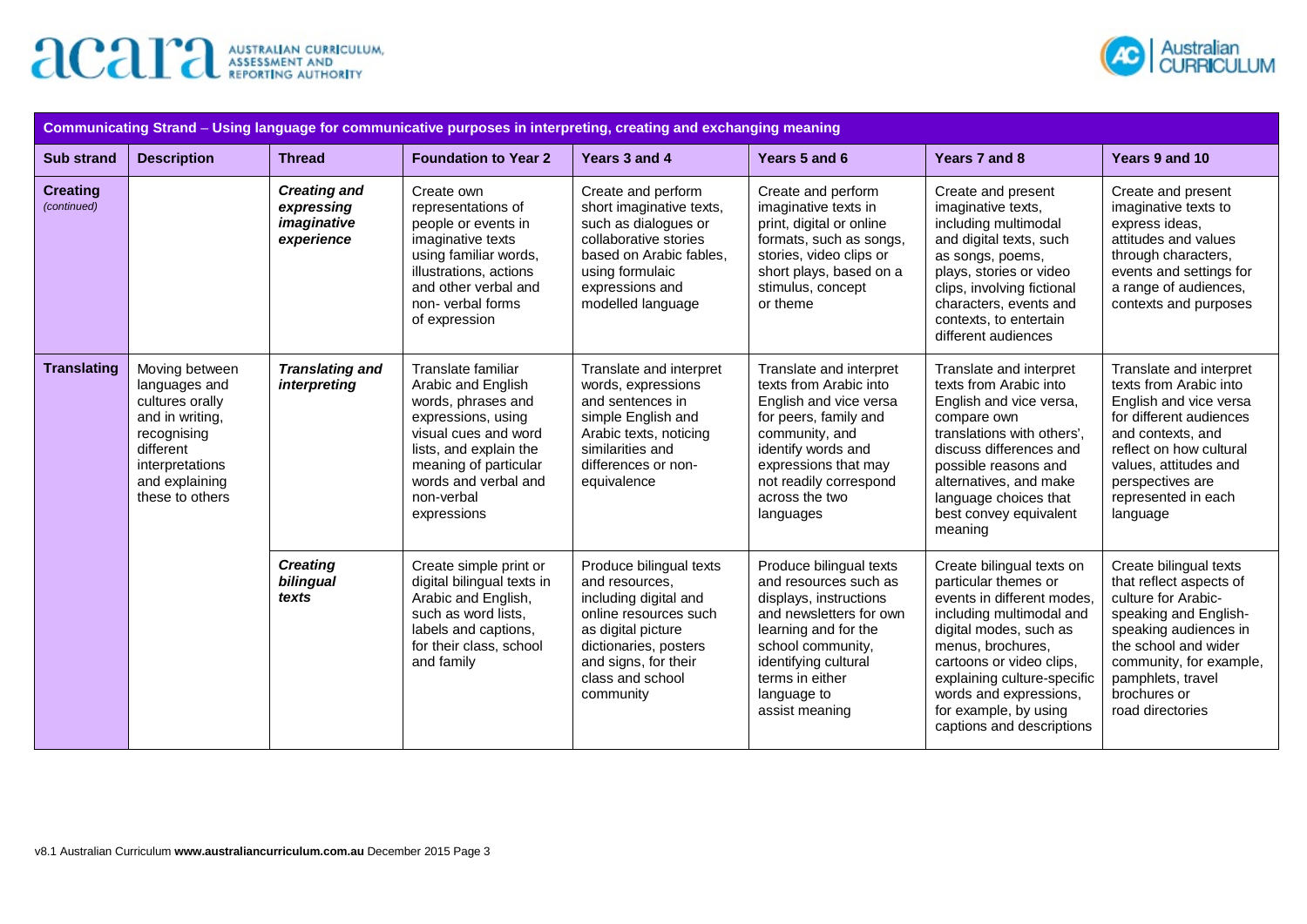



| Communicating Strand - Using language for communicative purposes in interpreting, creating and exchanging meaning |                                                                                                                                                                 |                                                                                                            |                                                                                                                                                                                                          |                                                                                                                                                                                               |                                                                                                                                                                       |                                                                                                                                                                                        |                                                                                                                                                                                                                    |  |
|-------------------------------------------------------------------------------------------------------------------|-----------------------------------------------------------------------------------------------------------------------------------------------------------------|------------------------------------------------------------------------------------------------------------|----------------------------------------------------------------------------------------------------------------------------------------------------------------------------------------------------------|-----------------------------------------------------------------------------------------------------------------------------------------------------------------------------------------------|-----------------------------------------------------------------------------------------------------------------------------------------------------------------------|----------------------------------------------------------------------------------------------------------------------------------------------------------------------------------------|--------------------------------------------------------------------------------------------------------------------------------------------------------------------------------------------------------------------|--|
| <b>Sub strand</b>                                                                                                 | <b>Description</b>                                                                                                                                              | <b>Thread</b>                                                                                              | <b>Foundation to Year 2</b>                                                                                                                                                                              | Years 3 and 4                                                                                                                                                                                 | Years 5 and 6                                                                                                                                                         | Years 7 and 8                                                                                                                                                                          | Years 9 and 10                                                                                                                                                                                                     |  |
| <b>Reflecting</b><br>exchange,                                                                                    | Participating in<br>intercultural<br>questioning<br>reactions and<br>assumptions; and<br>considering how<br>interaction shapes<br>communication<br>and identity | <b>Reflecting on</b><br>the experience<br>of intercultural<br>communication                                | Describe the<br>experience of using<br>Arabic at home and at<br>school, such as how it<br>feels and the particular<br>behaviours they<br>associate with<br>speaking Arabic                               | Reflect on their<br>experiences as Arabic<br>background speakers<br>when interacting in<br>English and Arabic,<br>observing differences<br>in language use<br>and behaviours                  | Reflect on their<br>experiences of<br>interacting in Arabic-<br>and English- speaking<br>contexts, discussing<br>adjustments made<br>when moving<br>between languages | Reflect on cultural<br>differences between<br>Arabic and English<br>communicative styles,<br>and discuss how and<br>why they modify<br>language for different<br>cultural perspectives | Reflect on how<br>meanings vary<br>according to cultural<br>assumptions that<br>Arabic and English<br>speakers bring to<br>interactions, and take<br>responsibility for<br>contributing to mutual<br>understanding |  |
|                                                                                                                   |                                                                                                                                                                 | <b>Reflecting on</b><br>self as language<br>user and how<br><i>identity is</i><br>shaped by<br>interaction | Identify themselves as<br>members of different<br>groups, including the<br>Arabic class, the<br>school, and their<br>family and community,<br>describing their<br>roles within these<br>different groups | Explore their own sense<br>of identity, including<br>elements such as<br>family, background and<br>experiences, and ways<br>of using language in<br>Arabic- and English-<br>speaking contexts | Reflect on how own<br>biography, including<br>family origins,<br>traditions and beliefs,<br>impacts on identity<br>and communication                                  | Reflect on how and why<br>being a speaker of<br>Arabic contributes to<br>their sense of identity<br>and is an important<br>part of their Arabic<br>cultural heritage                   | Reflect on own cultural<br>identity and how it is both<br>shaped by and influences<br>ways of communicating,<br>thinking and behaving                                                                              |  |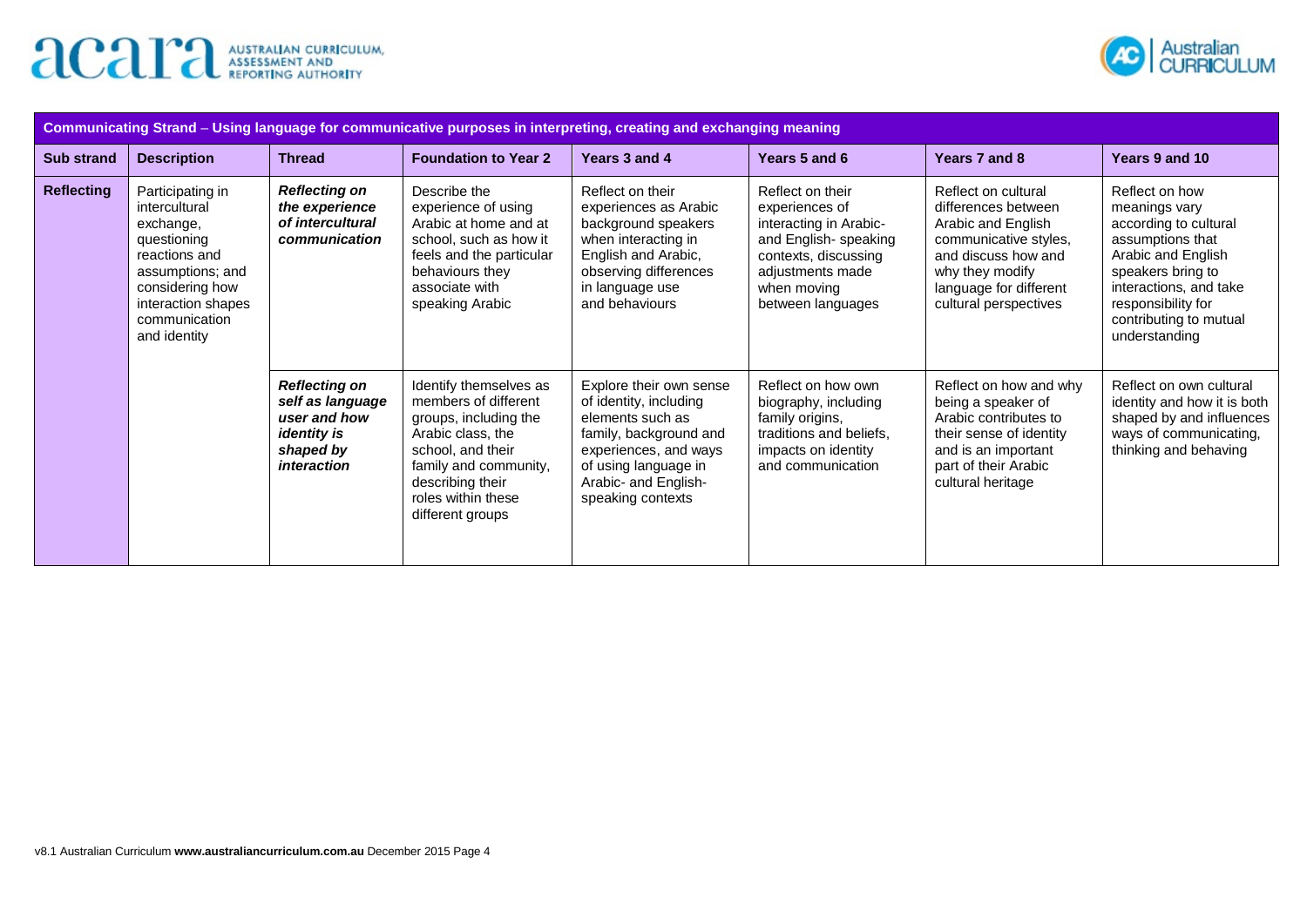



## **Languages – Arabic – Foundation to Year 10 Sequence – Scope and Sequence**

| Understanding Strand - Analysing and understanding language and culture as resources for interpreting and shaping meaning in intercultural exchange |                                                                                           |                                                   |                                                                                                                                                                                                                                                                                                                          |                                                                                                                                                                                                                                                                    |                                                                                                                                                                                    |                                                                                                                                                                                                                                                                 |                                                                                                                                                                                                                    |  |
|-----------------------------------------------------------------------------------------------------------------------------------------------------|-------------------------------------------------------------------------------------------|---------------------------------------------------|--------------------------------------------------------------------------------------------------------------------------------------------------------------------------------------------------------------------------------------------------------------------------------------------------------------------------|--------------------------------------------------------------------------------------------------------------------------------------------------------------------------------------------------------------------------------------------------------------------|------------------------------------------------------------------------------------------------------------------------------------------------------------------------------------|-----------------------------------------------------------------------------------------------------------------------------------------------------------------------------------------------------------------------------------------------------------------|--------------------------------------------------------------------------------------------------------------------------------------------------------------------------------------------------------------------|--|
| <b>Sub strand</b>                                                                                                                                   | <b>Description</b>                                                                        | <b>Thread</b>                                     | <b>Foundation to Year 2</b>                                                                                                                                                                                                                                                                                              | Years 3 and 4                                                                                                                                                                                                                                                      | Years 5 and 6                                                                                                                                                                      | Years 7 and 8                                                                                                                                                                                                                                                   | Years 9 and 10                                                                                                                                                                                                     |  |
| <b>Systems of</b><br>language                                                                                                                       | Understanding the<br>language system,<br>including sound,<br>writing, grammar<br>and text | Sound and<br>writing systems                      | Recognise the letters<br>and sounds of the<br>Arabic alphabet and<br>identify how letters are<br>modified so they can<br>be joined to<br>form words                                                                                                                                                                      | Recognise and<br>reproduce Arabic<br>pronunciation and<br>intonation patterns using<br>vocalisation and features<br>of individual syllable<br>blocks, and understand<br>that in Arabic script, most<br>letters change<br>appearance depending<br>on their position | Understand patterns<br>of intonation and<br>pronunciation,<br>including the way<br>vowels soften and<br>extend sounds, and<br>apply appropriate<br>conventions to<br>their writing | Understand and apply<br>rules of intonation and<br>pronunciation in<br>spoken texts, and<br>apply writing<br>conventions with<br>increased accuracy<br>in written texts                                                                                         | Understand how rules of<br>Arabic pronunciation,<br>including patterns of<br>stress and rules of<br>pause, and writing<br>conventions enhance<br>meaning and<br>aesthetic effect                                   |  |
|                                                                                                                                                     |                                                                                           | <b>Grammatical</b><br>and vocabulary<br>knowledge | Recognise parts of<br>speech and frequently<br>used words in familiar<br>contexts, and<br>understand the basic<br>rules of word order in<br>simple sentences,<br>such as the role of<br>verbs in a sentence;<br>the masculine and<br>feminine forms of<br>nouns, verbs and<br>adjectives; and simple<br>possessive forms | Understand and use key<br>grammatical forms and<br>structures, such as basic<br>pronouns and possessive<br>pronouns, singular/<br>plural forms of regular<br>nouns and adjectives,<br>and prepositions                                                             | Develop and apply<br>understanding of verb<br>conjugation, suffixes,<br>basic conjunctions<br>and a range of<br>adjectives and<br>adverbs to construct<br>simple sentences         | Understand and use<br>grammatical forms and<br>structures, such as<br>adjective-noun<br>agreement, adverbial<br>phrases (time, place<br>and manner), and<br>irregular plural,<br>imperative and<br>auxiliary verbs, to<br>expand on spoken<br>and written ideas | Analyse how the use of<br>grammatical elements<br>such as indirect object,<br>passive voice, dual form,<br>verb tense and word<br>order impact on tone,<br>speech level and<br>formality, and on<br>meaning-making |  |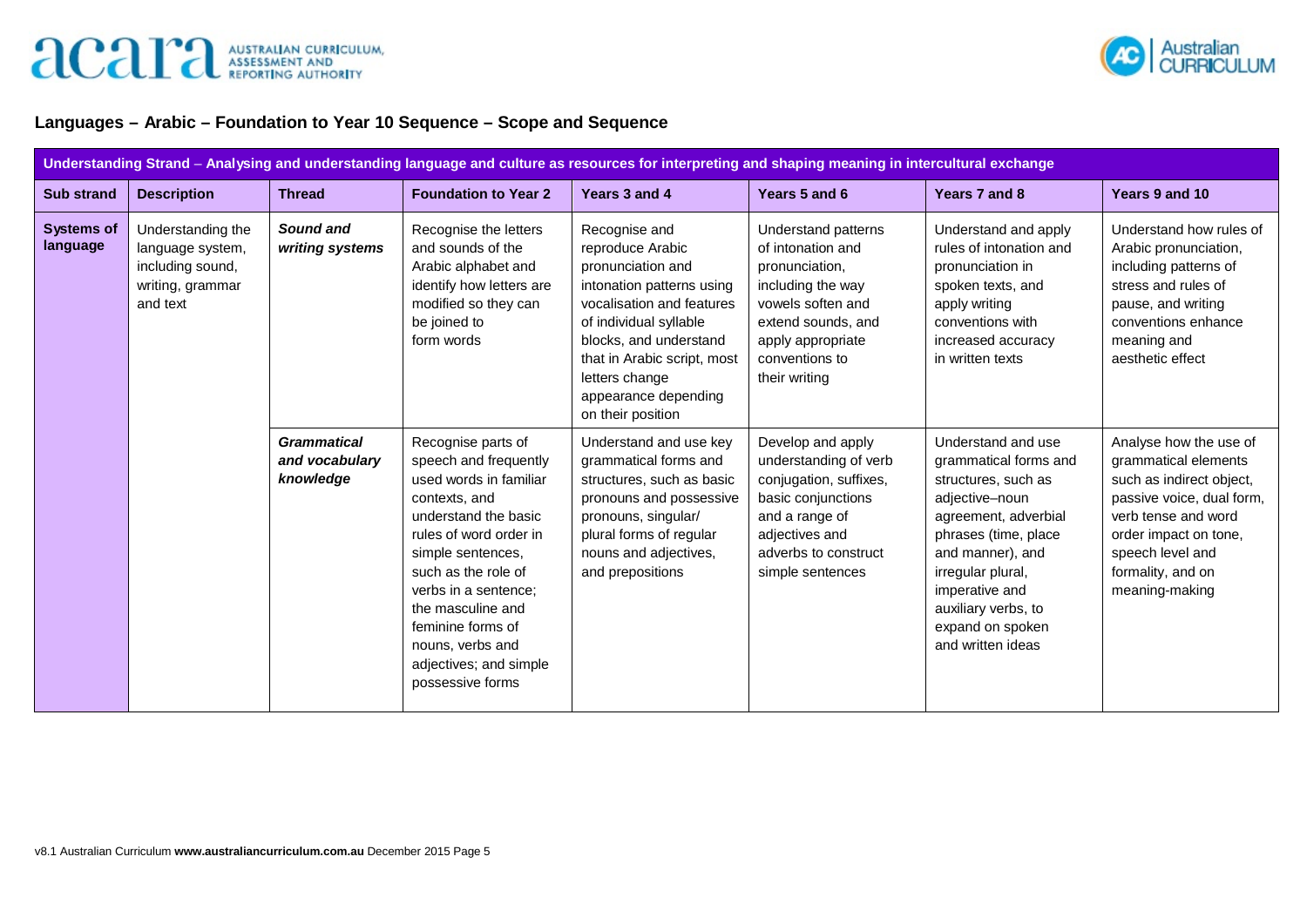



| Understanding Strand - Analysing and understanding language and culture as resources for interpreting and shaping meaning in intercultural exchange |                                                                                                                                                                   |                                           |                                                                                                                                                                                                                                  |                                                                                                                                                                                                        |                                                                                                                                                                                                                                                                   |                                                                                                                                                                                          |                                                                                                                                                                                                                                                                                     |  |
|-----------------------------------------------------------------------------------------------------------------------------------------------------|-------------------------------------------------------------------------------------------------------------------------------------------------------------------|-------------------------------------------|----------------------------------------------------------------------------------------------------------------------------------------------------------------------------------------------------------------------------------|--------------------------------------------------------------------------------------------------------------------------------------------------------------------------------------------------------|-------------------------------------------------------------------------------------------------------------------------------------------------------------------------------------------------------------------------------------------------------------------|------------------------------------------------------------------------------------------------------------------------------------------------------------------------------------------|-------------------------------------------------------------------------------------------------------------------------------------------------------------------------------------------------------------------------------------------------------------------------------------|--|
| <b>Sub strand</b>                                                                                                                                   | <b>Description</b>                                                                                                                                                | <b>Thread</b>                             | <b>Foundation to Year 2</b>                                                                                                                                                                                                      | Years 3 and 4                                                                                                                                                                                          | Years 5 and 6                                                                                                                                                                                                                                                     | Years 7 and 8                                                                                                                                                                            | Years 9 and 10                                                                                                                                                                                                                                                                      |  |
| <b>Systems of</b><br>language<br>(continued)                                                                                                        |                                                                                                                                                                   | <b>Text structure</b><br>and organisation | Recognise that<br>language is organised<br>as text, and that texts<br>such as songs, stories<br>and labels have<br>different features                                                                                            | Understand that familiar<br>spoken and written<br>Arabic texts, such as<br>conversations and<br>stories, have particular<br>features and structures<br>relating to different<br>purposes and audiences | Explore the structure<br>and language<br>features of spoken<br>and written Arabic<br>texts, such as news<br>reports and<br>conversations,<br>recognising that<br>language choices and<br>the form of Arabic<br>used depend on<br>purpose, context<br>and audience | Expand understanding<br>of how the structure<br>and language features<br>of personal, informative<br>and imaginative Arabic<br>texts suit diverse<br>audiences, contexts<br>and purposes | Understand the<br>relationship between<br>purpose, audience,<br>context, linguistic<br>features, and the textual<br>and cultural elements<br>associated with different<br>types of texts, such as<br>persuasive,<br>argumentative and<br>expository texts                           |  |
| Language<br>variation<br>and<br>change                                                                                                              | Understanding how<br>languages vary in<br>use (register, style,<br>standard and non-<br>standard varieties)<br>and change over<br>time and from<br>place to place | Variation of<br>language in use           | Recognise that there<br>are variations in the<br>language used by<br>Arabic speakers in<br>different situations,<br>such as at home with<br>family, and that the<br>language used varies<br>between different<br>Arabic speakers | <b>Understand that Arabic</b><br>as a spoken language<br>varies according to<br>region and country and<br>that meaning can be<br>influenced by gestures,<br>tone and purpose                           | Explore how<br>language use differs<br>between spoken and<br>written Arabic texts,<br>and depends on the<br>relationship between<br>participants and<br>on the context of<br>the situation                                                                        | Explain how elements<br>of communication and<br>choice of language and<br>register vary according<br>to the cultural context<br>and situation                                            | Analyse and explain<br>how variations in Arabic<br>language use relate to<br>roles, relationships and<br>the context of<br>interactions, and<br>consider how and why<br>these would differ from<br>interactions in English<br>or other languages<br>represented in<br>the classroom |  |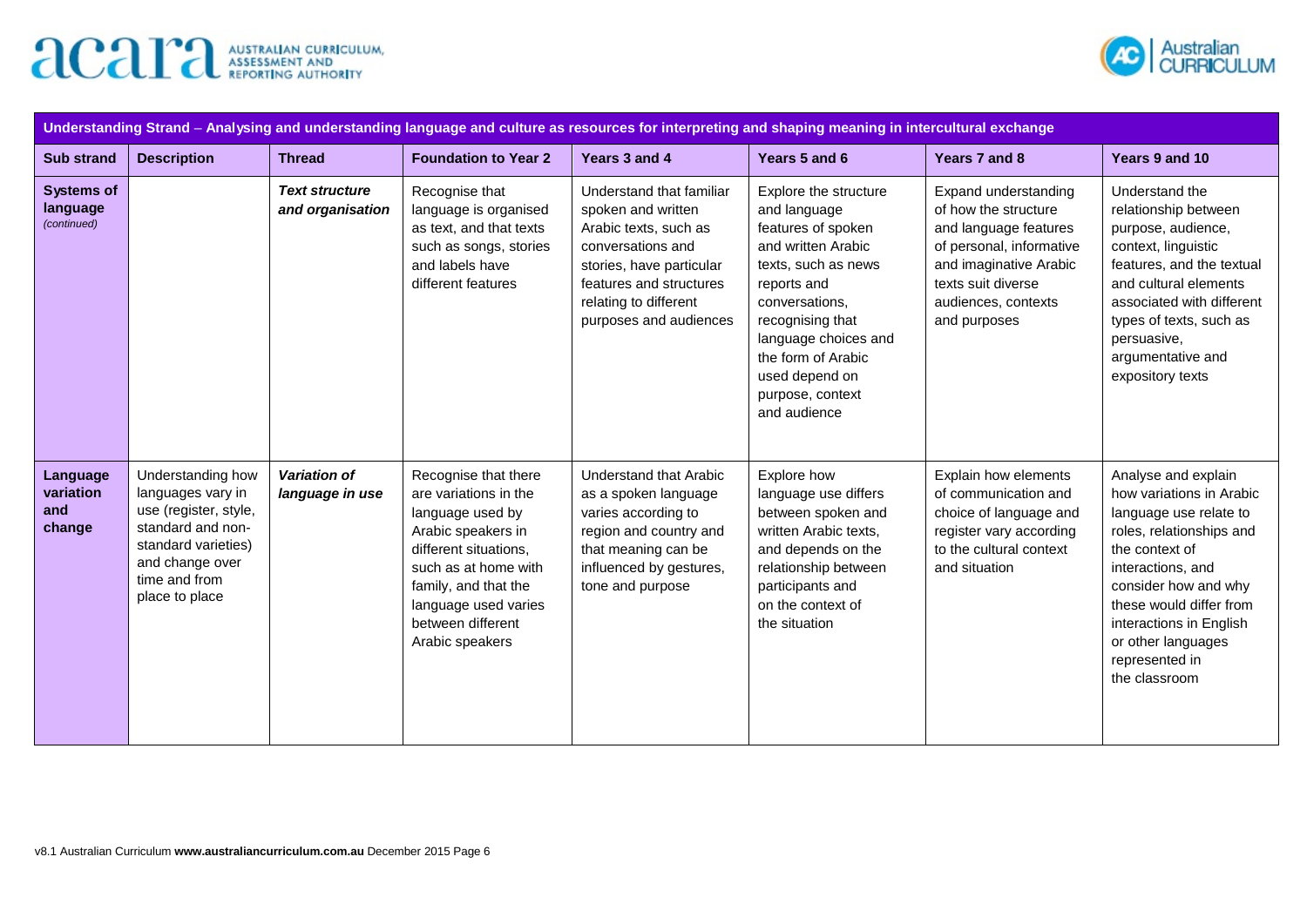



| Understanding Strand - Analysing and understanding language and culture as resources for interpreting and shaping meaning in intercultural exchange |                                                                                                        |                                                         |                                                                                                                                                                    |                                                                                                                                                                                   |                                                                                                                                                                            |                                                                                                                                                                                            |                                                                                                                                                                                                                                                         |  |
|-----------------------------------------------------------------------------------------------------------------------------------------------------|--------------------------------------------------------------------------------------------------------|---------------------------------------------------------|--------------------------------------------------------------------------------------------------------------------------------------------------------------------|-----------------------------------------------------------------------------------------------------------------------------------------------------------------------------------|----------------------------------------------------------------------------------------------------------------------------------------------------------------------------|--------------------------------------------------------------------------------------------------------------------------------------------------------------------------------------------|---------------------------------------------------------------------------------------------------------------------------------------------------------------------------------------------------------------------------------------------------------|--|
| <b>Sub strand</b>                                                                                                                                   | <b>Description</b>                                                                                     | <b>Thread</b>                                           | <b>Foundation to Year 2</b>                                                                                                                                        | Years 3 and 4                                                                                                                                                                     | Years 5 and 6                                                                                                                                                              | Years 7 and 8                                                                                                                                                                              | Years 9 and 10                                                                                                                                                                                                                                          |  |
| Language<br>variation<br>and<br>change<br>(continued)                                                                                               |                                                                                                        | The dynamic<br>and influential<br>nature of<br>language | Recognise that<br>Australia has speakers<br>of many different<br>languages, including<br>Arabic, and that<br>languages borrow<br>words from one<br>another         | Recognise that<br>languages change over<br>time and influence one<br>another                                                                                                      | Explore the origins of<br>Arabic and how it has<br>been influenced by<br>and influences other<br>languages                                                                 | Explore and reflect on<br>the impact of social,<br>cultural and intercultural<br>changes such as<br>globalisation and new<br>technologies on the use<br>of Arabic in different<br>contexts | Reflect on the dynamic<br>nature of language,<br>relating it to constantly<br>changing environments<br>and cultural conditions<br>such as contact with<br>other languages and<br>cultures and changing<br>circumstances in local<br>and global contexts |  |
| <b>Role of</b><br>language<br>and culture                                                                                                           | Analysing and<br>understanding the<br>role of language<br>and culture in the<br>exchange of<br>meaning | The relationship<br>of language<br>culture              | Understand that the<br>languages people use<br>and the way they use<br>them relate to who<br>they are, where and<br>how they live and what<br>is important to them | Compare and reflect on<br>cultural practices relating<br>to ways in which<br>language is used in<br>various Arabic-speaking<br>communities and in the<br>wider Australian context | Explore how<br>language use reflects<br>particular value<br>systems, attitudes<br>and patterns of<br>behaviour by<br>comparing ways of<br>communicating<br>across cultures | Understand and reflect<br>on language choices<br>made in everyday<br>communication in order<br>to express ideas and<br>perspectives that relate<br>to cultural elements                    | Explore how language<br>both shapes and reflects<br>thoughts and world views<br>and encourages action<br>and reaction, and is<br>shaped by community<br>and individual cultural<br>experiences                                                          |  |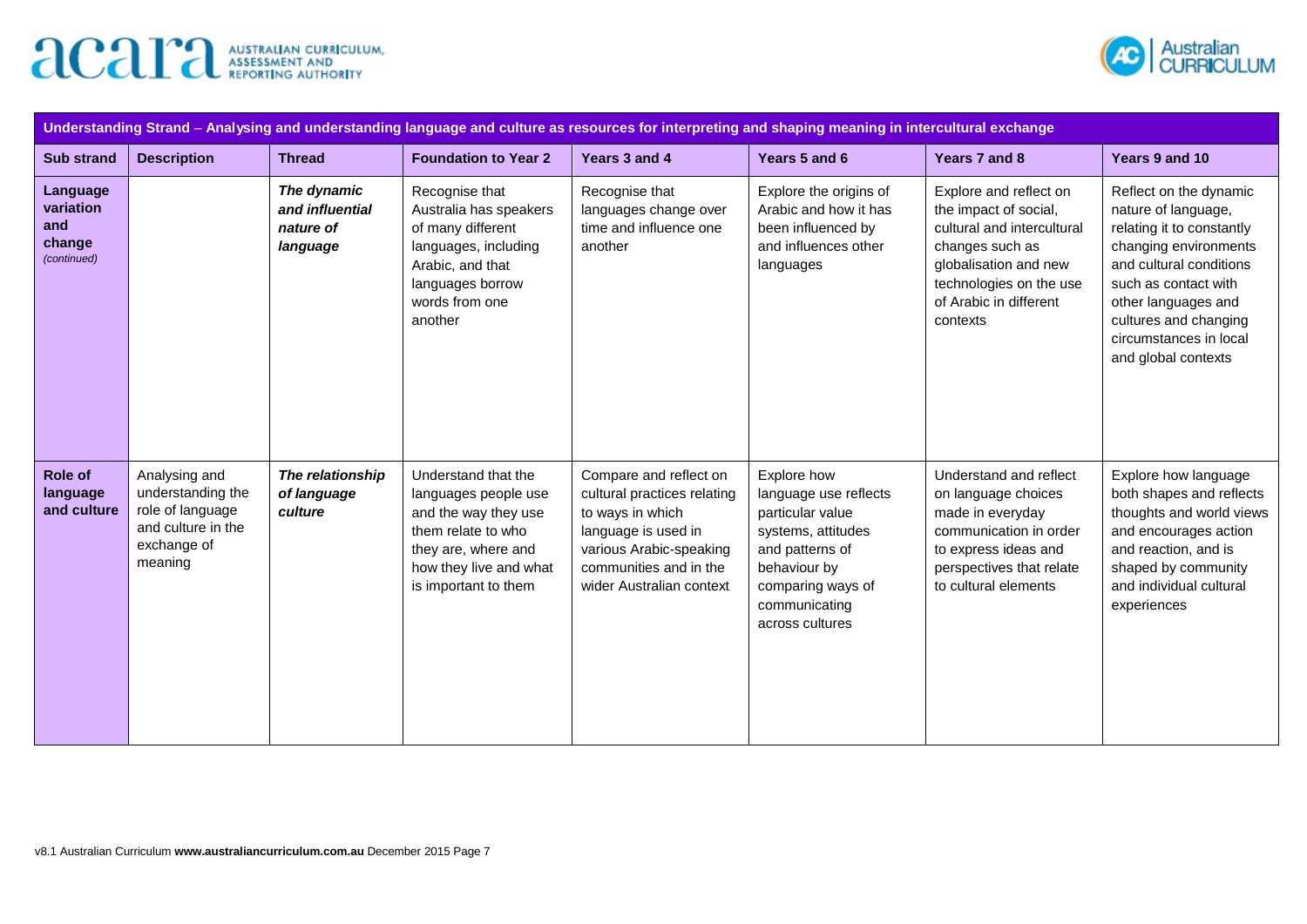

## **Languages – Arabic – Year 7-10 (Year 7 Entry) Sequence – Scope and Sequence**

| Communicating Strand - Using language for communicative purposes in interpreting, creating and exchanging meaning |                                                                                                                                                                              |                                                                               |                                                                                                                                                                                                                                                                       |                                                                                                                                                                                           |  |  |  |  |
|-------------------------------------------------------------------------------------------------------------------|------------------------------------------------------------------------------------------------------------------------------------------------------------------------------|-------------------------------------------------------------------------------|-----------------------------------------------------------------------------------------------------------------------------------------------------------------------------------------------------------------------------------------------------------------------|-------------------------------------------------------------------------------------------------------------------------------------------------------------------------------------------|--|--|--|--|
| <b>Sub strand</b>                                                                                                 | <b>Description</b>                                                                                                                                                           | <b>Thread</b>                                                                 | Years 7 and 8                                                                                                                                                                                                                                                         | Years 9 and 10                                                                                                                                                                            |  |  |  |  |
| <b>Socialising</b>                                                                                                | Interacting orally and in<br>writing to exchange<br>ideas, opinions,<br>experiences, thoughts                                                                                | Socialising and<br>interacting                                                | Interact with peers and the teacher to exchange information<br>about self, family and friends, routines, leisure activities,<br>interests and special days, and express feelings, likes<br>and dislikes                                                               | Initiate and sustain interactions to develop relationships<br>with peers and adults, exchanging ideas, opinions and<br>feelings, comparing experiences and discussing<br>future plans     |  |  |  |  |
|                                                                                                                   | and feelings; and<br>participating in planning,<br>negotiating, deciding and<br>taking action                                                                                | <b>Taking action and</b><br>transacting                                       | Participate in collaborative planning, decision making<br>and shared transactions, using different modes<br>of communication                                                                                                                                          | Participate in collaborative projects, providing ideas and<br>suggestions, negotiating and justifying options, solving<br>problems and completing transactions                            |  |  |  |  |
|                                                                                                                   |                                                                                                                                                                              | <b>Building language for</b><br>classroom interaction                         | Interact in classroom routines and activities, developing<br>language for a range of classroom functions and processes,<br>such as following instructions, asking and answering<br>questions, and requesting support by asking for repetition,<br>permission and help | Contribute to structured discussions and tasks by asking<br>and responding to questions, clarifying understanding,<br>elaborating on opinions and<br>expressing agreement or disagreement |  |  |  |  |
| <b>Informing</b>                                                                                                  | Obtaining, processing,<br>interpreting and<br>conveying information<br>through a range of oral,<br>written and multimodal<br>texts; and developing<br>and applying knowledge | <b>Obtaining and using</b><br>information                                     | Listen to, read and view a range of spoken, written and<br>multimodal texts; identify, sequence and classify key points<br>of information such as details about people and events; and<br>use the information in new ways                                             | Extract, organise and evaluate information and<br>ideas from a range of texts, analysing meaning, gist<br>and purpose                                                                     |  |  |  |  |
|                                                                                                                   |                                                                                                                                                                              | <b>Conveying and</b><br>presenting information                                | Convey and present ideas and information obtained<br>from different sources relating to home, school, leisure<br>and interests                                                                                                                                        | Convey ideas and viewpoints from a range of<br>perspectives to various audiences in familiar contexts<br>using different modes of presentation                                            |  |  |  |  |
| <b>Creating</b>                                                                                                   | Engaging with<br>imaginative experience<br>by participating in<br>responding to and<br>creating a range of texts,<br>such as stories, songs,<br>drama and music              | <b>Participating in and</b><br>responding to<br><i>imaginative experience</i> | Participate in imaginative experience by listening to, viewing<br>and reading texts, such as songs, cartoons, folk tales and<br>other stories, and sharing opinions, ideas and responses<br>relating to characters, settings and events                               | Respond to imaginative texts such as poems and films,<br>explaining messages and key ideas, stating views on<br>themes, events and values, and making connections with<br>own experiences |  |  |  |  |
|                                                                                                                   |                                                                                                                                                                              | <b>Creating and</b><br>expressing imaginative<br>experience                   | Create and adapt texts with imaginary scenarios, characters<br>and events, using modelled language and different modes<br>of presentation                                                                                                                             | Create imaginative texts in multimodal forms, including<br>digital, that draw on past experiences or future<br>possibilities, experimenting with different techniques                     |  |  |  |  |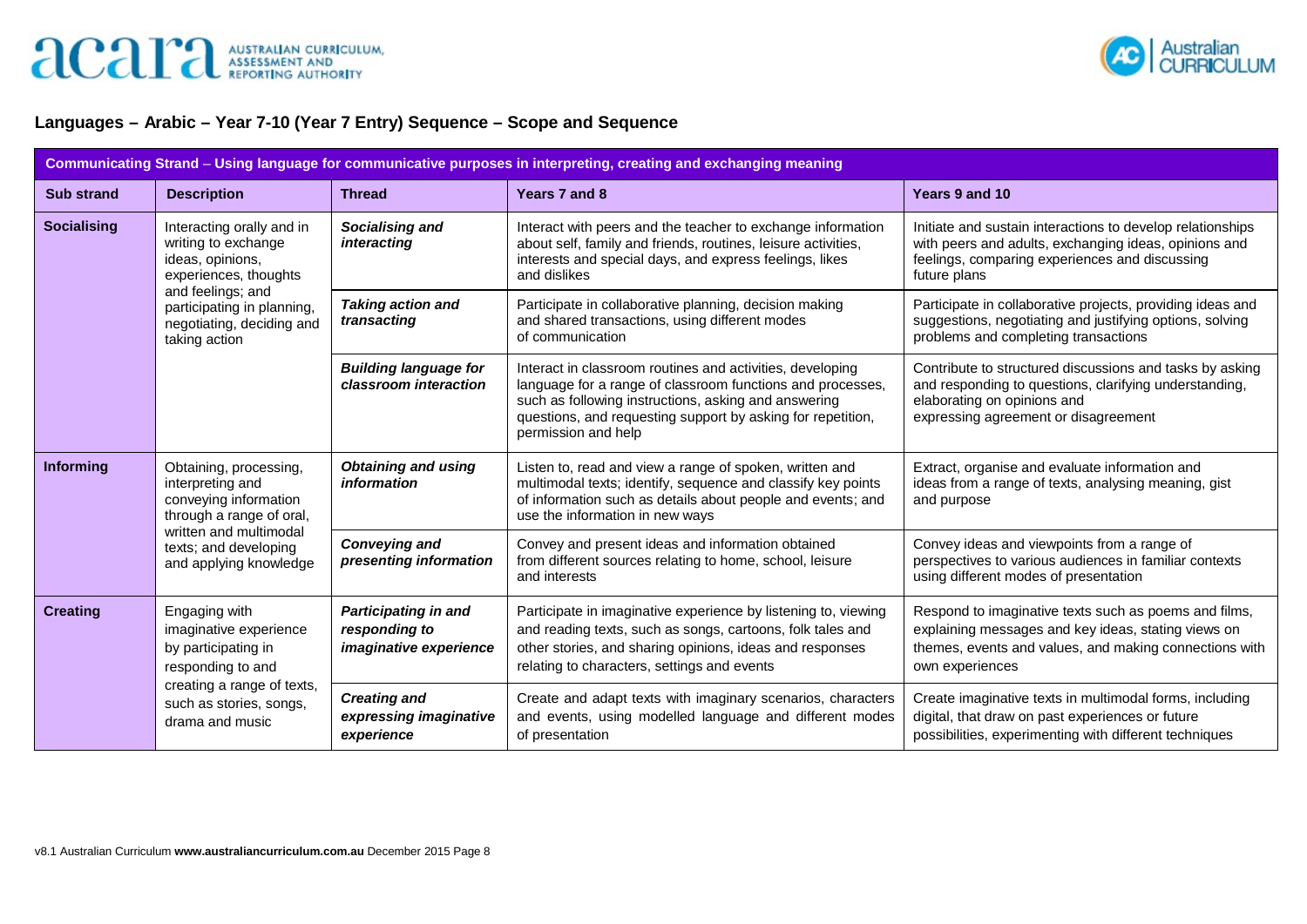



| Communicating Strand – Using language for communicative purposes in interpreting, creating and exchanging meaning |                                                                                                                                                                        |                                                                                               |                                                                                                                                                                                                                                                                                          |                                                                                                                                                                                                                                                                          |  |  |  |  |
|-------------------------------------------------------------------------------------------------------------------|------------------------------------------------------------------------------------------------------------------------------------------------------------------------|-----------------------------------------------------------------------------------------------|------------------------------------------------------------------------------------------------------------------------------------------------------------------------------------------------------------------------------------------------------------------------------------------|--------------------------------------------------------------------------------------------------------------------------------------------------------------------------------------------------------------------------------------------------------------------------|--|--|--|--|
| <b>Sub strand</b>                                                                                                 | <b>Description</b>                                                                                                                                                     | <b>Thread</b>                                                                                 | Years 7 and 8                                                                                                                                                                                                                                                                            | Years 9 and 10                                                                                                                                                                                                                                                           |  |  |  |  |
| <b>Translating</b>                                                                                                | Moving between<br>languages and cultures<br>orally and in writing,<br>recognising different<br>interpretations and<br>explaining these<br>to others                    | <b>Translating and</b><br>interpreting                                                        | Translate and interpret short spoken and written texts, such<br>as dialogues, speeches, labels, signs and messages, from<br>Arabic into English and vice versa, using contextual cues and<br>textual features, and recognising aspects that are similar or<br>different in each language | Translate and interpret texts from Arabic into English and<br>vice versa, compare own translations and interpretations<br>with others' and discuss reasons for differences                                                                                               |  |  |  |  |
|                                                                                                                   |                                                                                                                                                                        | <b>Creating bilingual texts</b>                                                               | Create bilingual texts such as posters, games and signs for<br>the classroom and school community, making decisions<br>about words and expressions that do not readily translate                                                                                                         | Create bilingual texts for the wider community,<br>such as notices, promotional material, instructions<br>or announcements, interpreting cultural and<br>linguistic aspects                                                                                              |  |  |  |  |
| <b>Reflecting</b>                                                                                                 | Participating in<br>intercultural exchange,<br>questioning reactions<br>and assumptions; and<br>considering how<br>interaction shapes<br>communication<br>and identity | <b>Reflecting on the</b><br>experience of<br><i>intercultural</i><br>communication            | Reflect on personal responses and reactions during<br>interactions in Arabic, recognising how interaction involves<br>culture as well as language                                                                                                                                        | Reflect on how conventions of speech and Arabic cultural<br>concepts can influence own communication style when<br>using both English and Arabic                                                                                                                         |  |  |  |  |
|                                                                                                                   |                                                                                                                                                                        | <b>Reflecting on self as</b><br>language user and how<br>identity is shaped by<br>interaction | Reflect on own identity, including aspects that relate to<br>personal observations, experiences and feelings, and<br>recognise how elements of identity such as family<br>background, school and interests impact on<br>intercultural exchange                                           | Reflect on own sense of identity as an Arabic and English<br>speaker, recognising how own cultural assumptions,<br>practices and values influence ways of communicating,<br>and considering reactions and how they adjust<br>behaviours and language in own interactions |  |  |  |  |